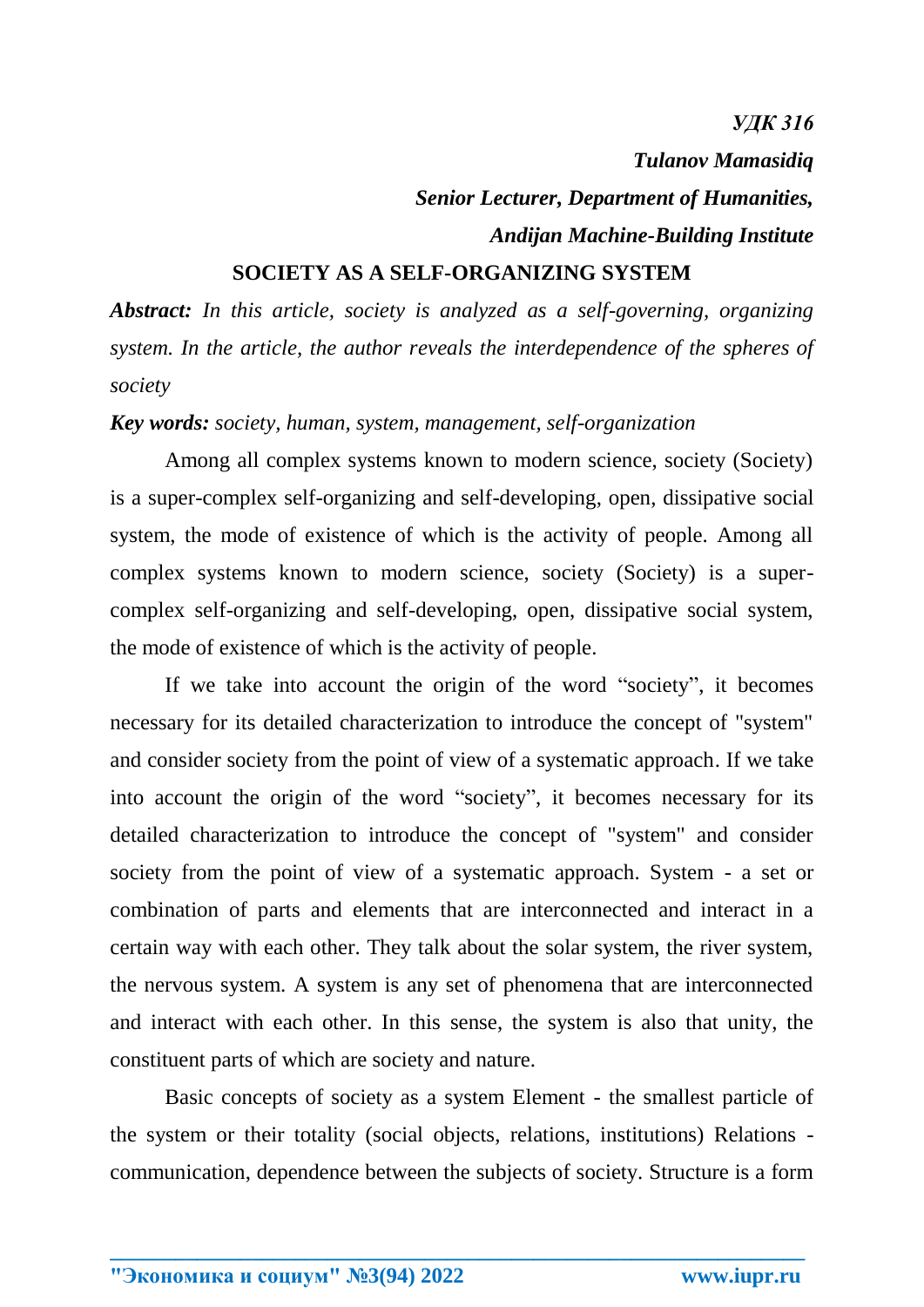of stable connections, relationships between the elements of the system. The subject-bearer of activity aimed at another phenomenon. The objectphenomenon to which the activity is directed. A social system is a set of social objects and subjects, their properties and relationships that form an integral social organism - an ordered set of interconnected and interacting elements. At the same time, individual parts create society as a single system with special properties that its individual parts do not have.

Elements of society as a system: man-personality; small and large social groups; ethnic or national communities; states or unions of states; various organizations and associations with a clearly presented structure; spheres of public life: economic, political, legal, financial, science, religion, art, etc.

Self-sufficiency is the ability of a system by its own activity to create and recreate all the necessary conditions for its own existence, to produce everything necessary for collective life. Self-sufficiency is the ability of a system by its own activity to create and recreate all the necessary conditions for its own existence, to produce everything necessary for collective life. At the same time, selfsufficiency is characteristic only for society as a whole, while self-organization and self-development can also be present in certain parts of society! In addition, parts of the social system are not just interconnected, but also mutually penetrate each other (for example, economics and politics). The most important feature of human society is the unpredictability, non-linearity of development. The presence in society of a large number of subsystems, the constant clash of interests and goals of various subjects creates the prerequisites for the implementation of various options and models of future development

The fundamental difference between social systems and natural ones lies, first of all, in the fact that they combine self-organization with organization, since people who are gifted with consciousness act in society, setting themselves certain goals, guided by the motives of their behavior and value orientations. The fundamental difference between social systems and natural ones lies, first of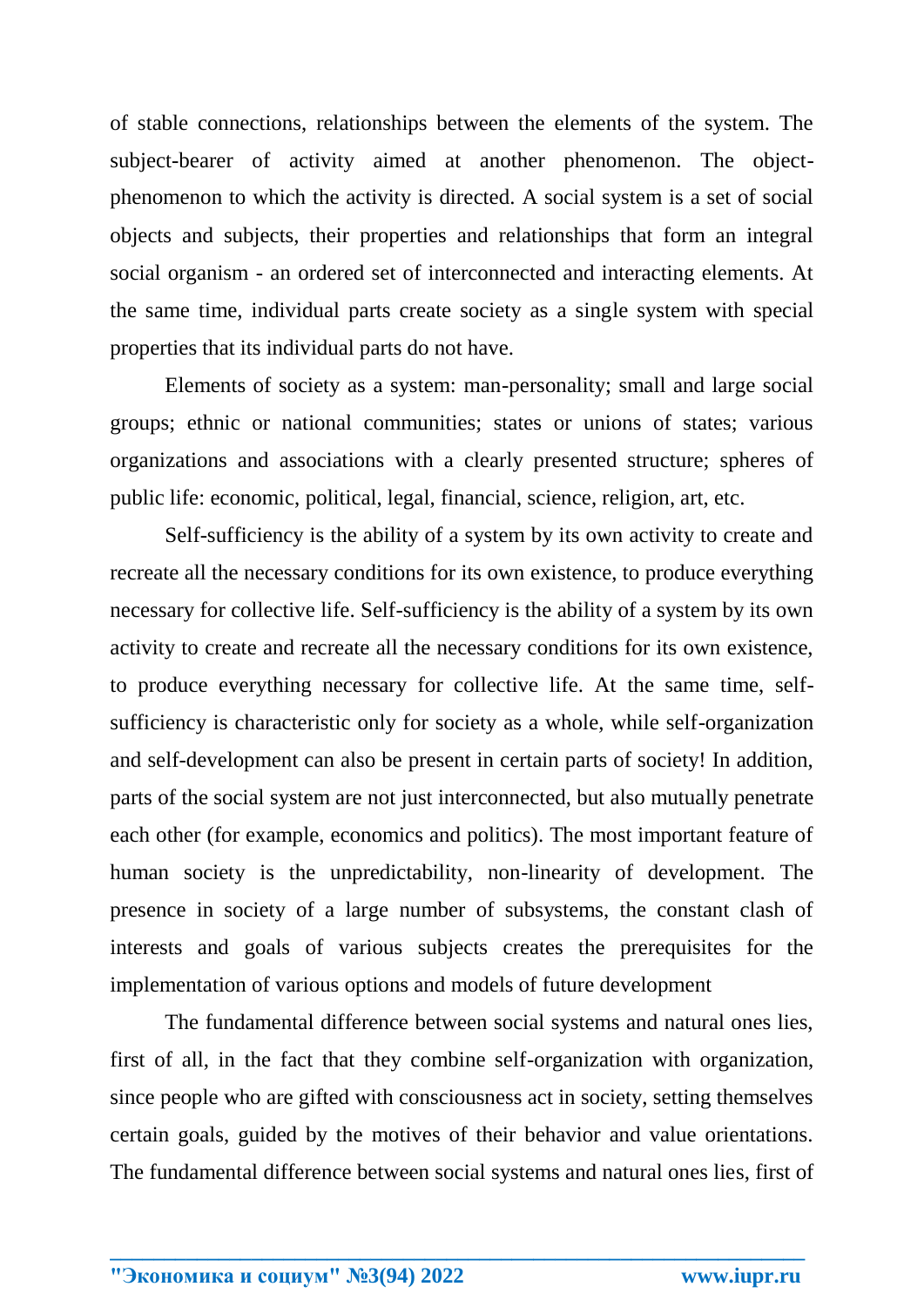all, in the fact that they combine self-organization with organization, since people who are gifted with consciousness act in society, setting themselves certain goals, guided by the motives of their behavior and value orientations. A striking example of the implementation of the process of self-organization in society is the mechanism by which a correspondence is maintained between supply and demand, production and consumption in a market economy. The market in this case can be considered as a self-organizing complex system. An example of self-organization is information infrastructures that develop within and between countries. This means that the spread of personal computers and the development of electronic communications via the Internet has led to the possibility of free and spontaneous exchange and dissemination of information throughout the planet, greatly expanding the possibilities of self-organization of various communities.

The complex nature of the development of society is determined by its very complex structure, the action in it of many heterogeneous factors. First of all, it carries out various types of social activities in their nature and content: production and economic, social, political, religious, aesthetic and others, which seem to have their own social space. The latter is outlined by the corresponding type of social relations within which this or that social activity takes place. As a result, various spheres of social life are formed. The main ones are economic, social, political, spiritual.

The economic sphere includes the production, distribution, exchange and consumption of material goods. This is the sphere of the functioning of production, the direct implementation of the achievements of scientific and technological progress, the implementation of the entire set of production relations of people, including ownership of the means of production, the exchange of activities and the distribution of material wealth.

The economic sphere acts as an economic space in which the economic life of the country is organized, the interaction of all sectors of the economy is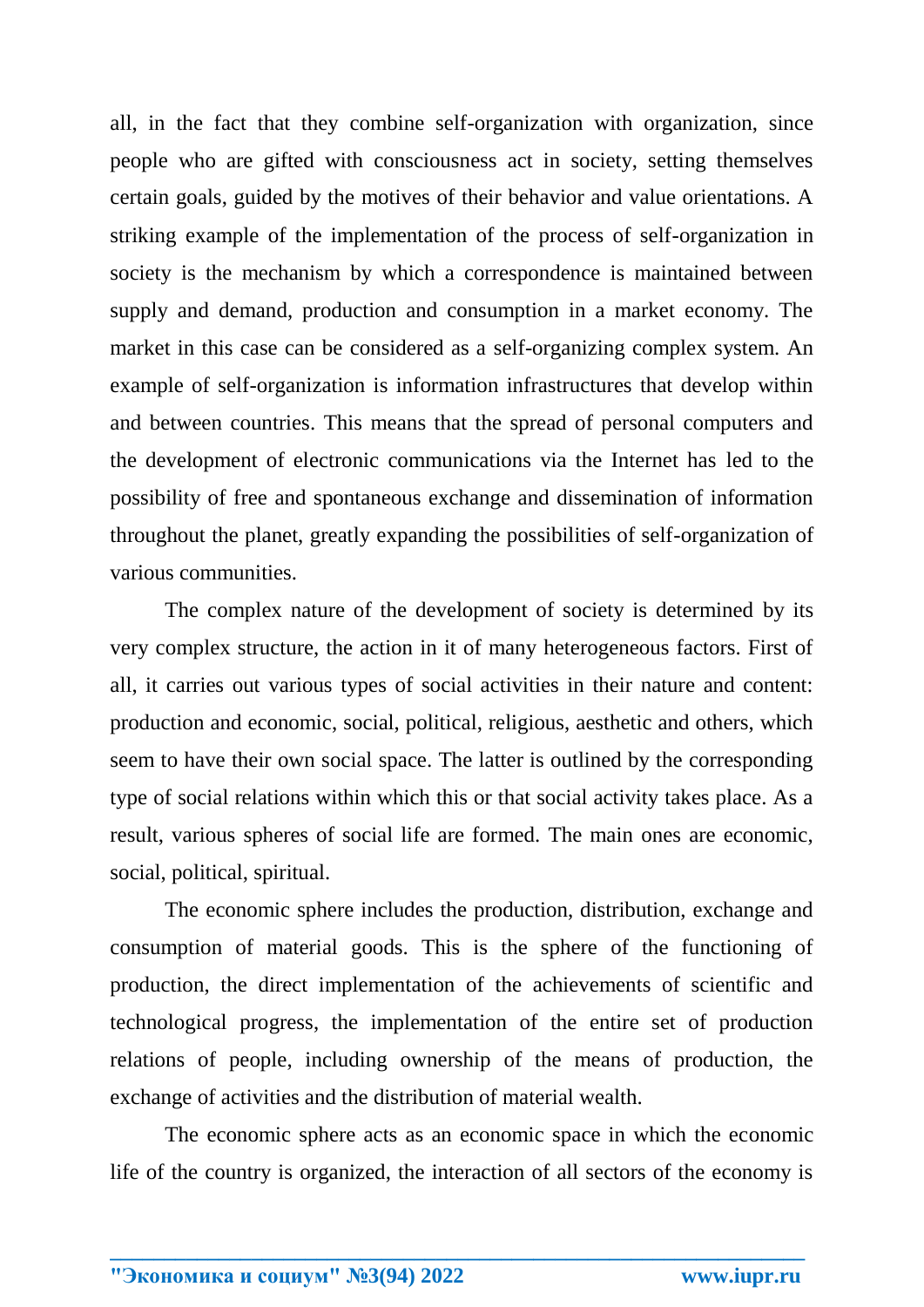carried out. as well as international economic cooperation. Here, the economic consciousness of people, their material interest in the results of their production activities, as well as their creative abilities, are directly embodied in life. The activities of economic management institutions are also implemented here. In the economic sphere, the interaction of all objective and subjective factors of economic development is carried out. The significance of this sphere for the development of society is fundamental.

The social sphere is the sphere of relations between social groups existing in society, including classes, professional and socio-demographic strata of the population (youth, the elderly, etc.), as well as national communities about the social conditions of their life and activities.

We are talking about creating healthy conditions for the production activity of people, about ensuring the necessary standard of living for all segments of the population, about solving the problems of health care, public education and social security, about observing social justice in the exercise by each person of his right to work, as well as in the distribution and consumption of created in a society of material and spiritual benefits, on the resolution of contradictions arising from the social stratification of society, on the social protection of the relevant segments of the population. This refers to the regulation of the whole complex of social-class and national relations concerning working conditions, life, education and the standard of living of people.

## **References:**

- 1. AZ Solijonovna. The process of national and spiritual democracy of the personal socialization and its functions// Hunan Daxue Xuebao/Journal of Hunan University Natural Sciences// Vol. 48. No. 12. 湖南大学学报 (自然科学版), 2021. Pages 1565-1571. <https://johuns.net/index.php/abstract/239.html>
- 2. Solijonovna, Z. A. (2020). Modern Information Technologies A Factor Of Increasing Youth Education, Potential And Spirituality. The American